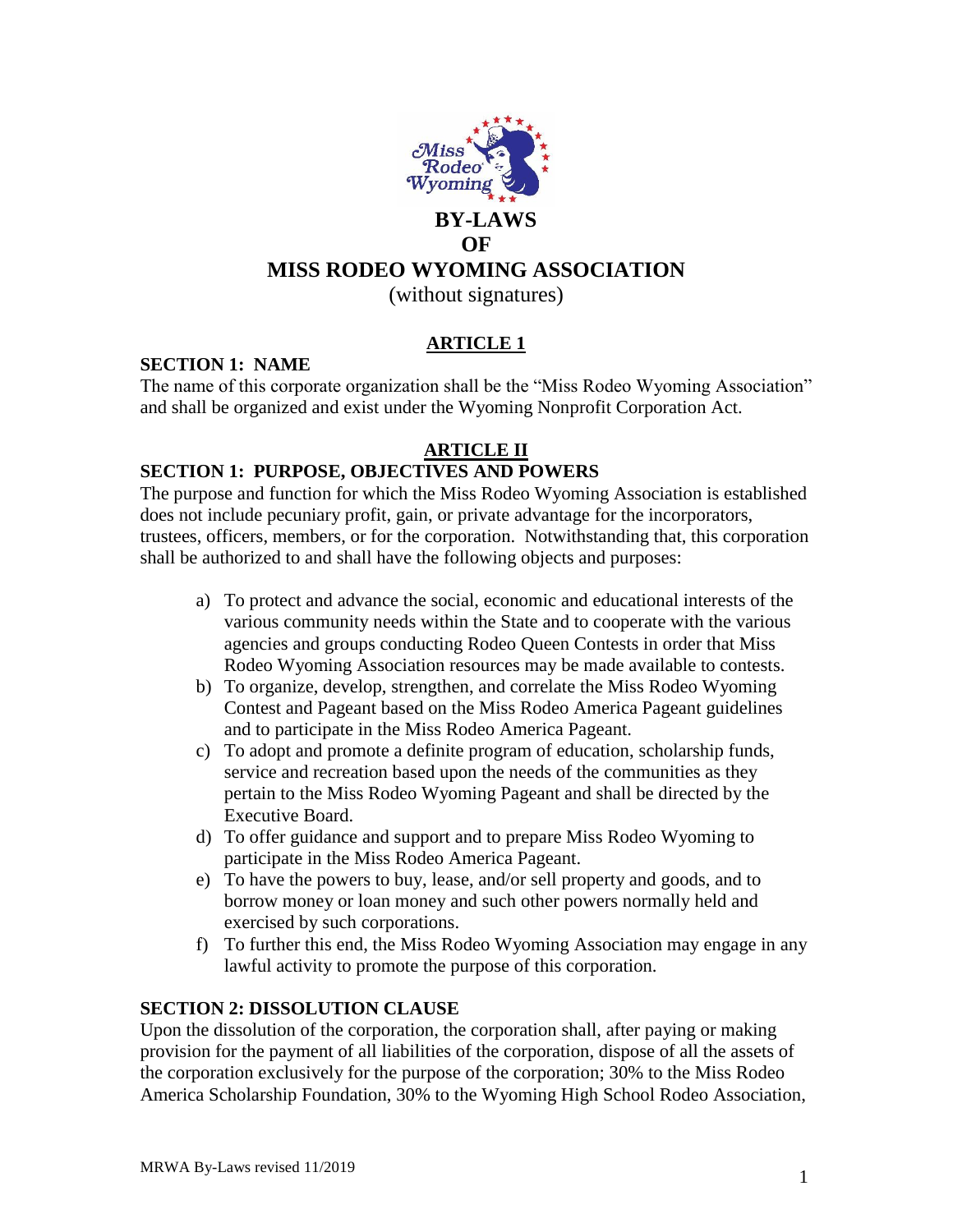the remaining percentage to the University of Wyoming Rodeo Team; if then in existence and qualifying under the provisions of the Internal Revenue Code, to receive said assets, or if said Foundation is not in existence upon dissolution or do not qualify, then in such manner, or to such organization or organizations, (organized and operated exclusively for charitable , educational, religious, or scientific purposes) as shall at the time qualify as an exempt organization or organizations under Section 501© (3) of the Internal Revenue Code of 1954 (or the corresponding provision of any future United States Internal Revenue Law), as the corporation shall determine. Any of such assets not so disposed of shall be disposed of by a court of competent jurisdiction of the county in which the principal office of the corporation is then located, exclusively for the purpose for which the corporation is organized or to such organization or organizations, as said Court shall determine, which are organized and operated exclusively for such purposes.

## **ARTICLE III MEMBERSHIP AND DUES**

- a) The Association will maintain a current membership levels form and associated dues for the levels.
- b) Changes to the membership levels and dues can be adjusted with a majority vote of the active membership.
- c) Membership in good standing is maintained as members:
	- a. Have paid dues before March  $1<sup>st</sup>$  of the current year,
	- b. Attend a minimum of 3 of the last 6 consecutive meetings.
- d) Active Membership requests require approval by a majority vote of the Active Membership
- e) New Member Applicants shall be voted upon with written ballots.
- f) New Members become "members in good standing" once they have:
	- a. Paid their dues,
	- b. Attended three of four consecutive meetings as a new member. The first meeting counted towards Member In Good Standing (MIGS) will be the first full meeting attended after membership is obtained; and MIGS will be granted at the beginning of the subsequent meeting after 3 attended.
- g) Membership is non-transferable or non-assignable.
- h) Proxy voting will not be allowed
- i) In the event a special meeting is called it will be determined by the Executive Board if phone votes will be allowed based on the urgency of the issue/issues needing addressed. The Executive Board and/or Active Members will be notified of this voting change prior to the special meeting depending on which type of meeting (Executive and/or General) is being called.
- j) Only members in good standing prior to the start of any said meeting will be eligible to vote during any regular or special meeting.
- k) Only members in good standing, and members having participated in clinic or pageant for two years, may hold an Executive Board position within the Association.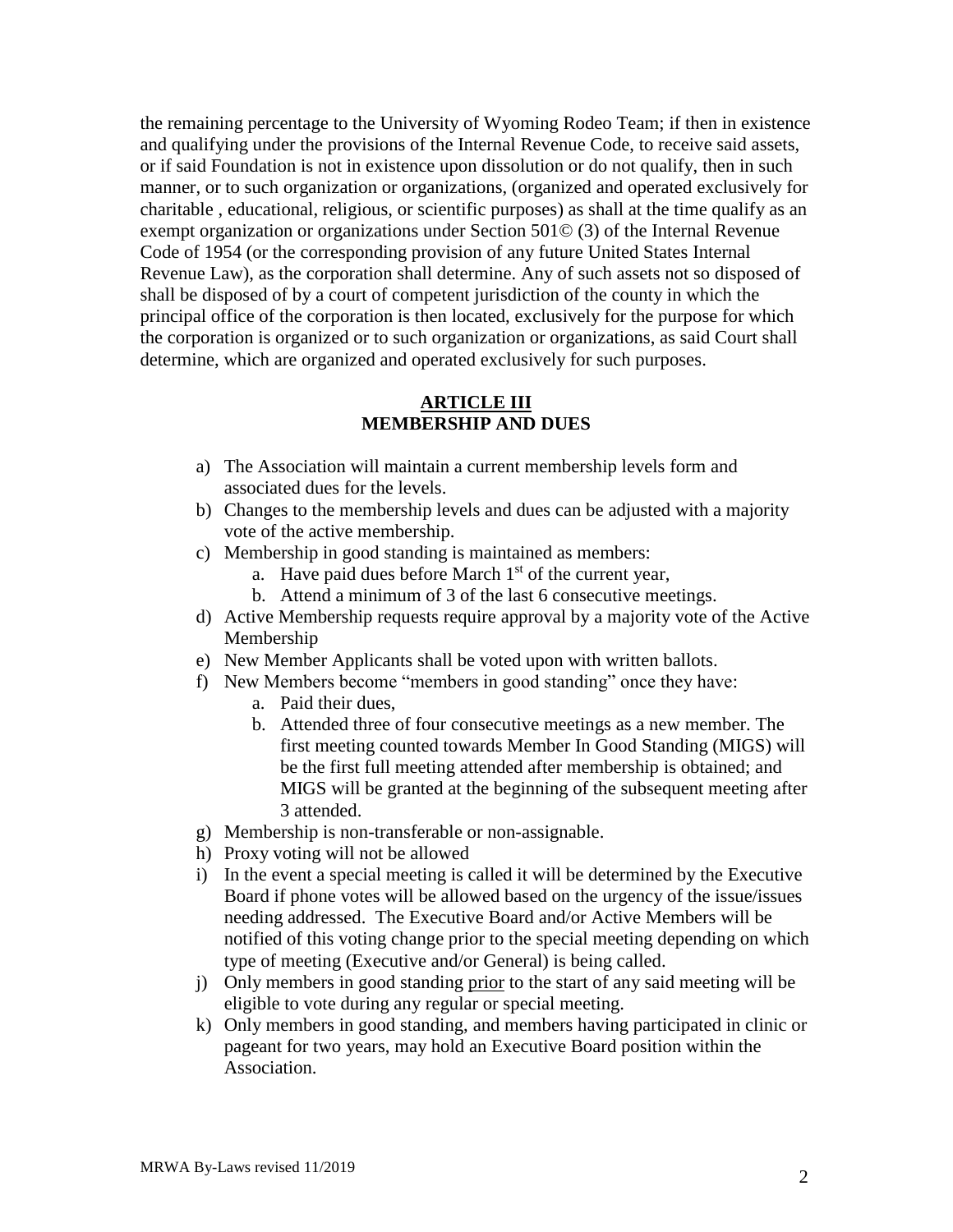- l) Vacancies on the Executive Board shall be filled by election of a member in good standing by the Executive Board; who shall hold the position for the remaining unexpired term. Election shall take place immediately following the minutes.
- m) In the event any member of the Association is deemed detrimental to the said purpose and function of the Miss Rodeo Wyoming Association, that membership can be reviewed by the Executive Board without his/her physical presence. The Executive Board can remove the member from the membership list by two thirds (2/3) majority vote of the Executive Board.

## **ARTICLE IV FINANCIAL**

## **SECTION 1: STOCKHOLDERS**

There shall be no capital stock in this corporation, but membership shall be limited as is provided in Article III hereof.

## **SECTION 2: FISCAL YEAR**

- a) The fiscal year of the Miss Rodeo Wyoming Association shall be from January  $1<sup>st</sup>$  to December  $31<sup>st</sup>$  inclusive.
- b) Elected officers shall take office at the January meeting.
- c) The appointed CPA firm will be reviewed each year by the Executive Board.

## **SECTION 3: BUDGET**

- a) The Treasurer shall present a budget for the calendar year to be voted upon and adopted by the Executive Board members at the January meeting.
- b) Miss Rodeo Wyoming's budget shall require a percentage of her raised monies to be allocated into each budget line item as determined by the Executive Board.

### **SECTION 4: AUDIT**

All books and accounts of officers to be made available at the end of each calendar year by a CPA. Treasurer will report findings to the Executive Board.

### **ARTICLE V MEETINGS**

#### **SECTION 1: MEETINGS**

Miss Rodeo Wyoming Association will hold meetings quarterly.

### **SECTION 2: QUORUM**

If notice of the Annual meeting has been given, as specified above in Article 3, and at least one non-Executive Board Association member is present, and the majority of the Executive Board members are present a quorum for the Annual Meeting shall be constituted. The simple majority of the Executive Board shall constitute a quorum for all other meetings. A simple majority of the vote of those present shall bind the board.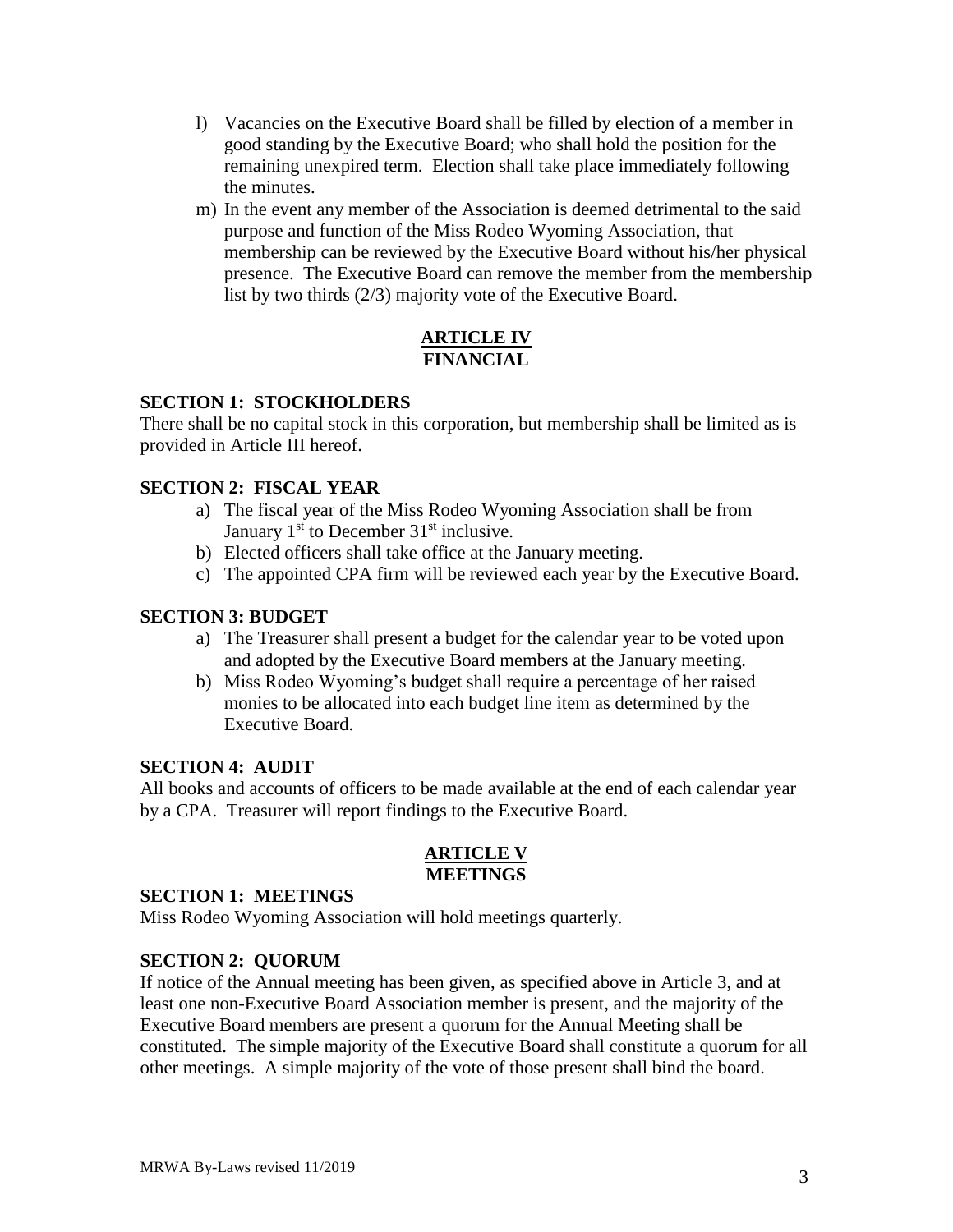## **SECTION 3: PARLIAMENTARY PROCEDURE**

In all matters not covered by its Constitution and Bylaws, this organization shall be governed by generally accepted parliamentary procedure.

#### **ARTICLE VI EXECUTIVE BOARD**

## **SECTION 1: OFFICERS OF CORPORATION**

a) The officers of the corporation shall consist of a Wyoming State Fair Representative, MRWA President (no voting rights), MRWA Vice President, MRWA Secretary, MRWA Treasurer, and MRWA WY National Director. The officers shall be elected by ballot by the regular members in good standing of the corporation at the annual meeting. A majority of the votes cast shall elect. The initial number of the Board of Directors shall be those numbers listed in the Articles of Incorporation.

### **SECTION 2: EXECUTIVE BOARD MEMBER QUALIFICATIONS**

- a) Members in good standing must have attended a minimum of 3 of the last 6 consecutive meetings to be considered for an Executive Board office.
- b) Executive Board members shall be elected by the members in good standing at the Fall Quarterly meeting and serve staggered terms (with the exception of the National Director) of:
	- a. A two (2) year term and may be re-elected to one (1) additional two (2) year term.
	- b. No Executive Board Member shall serve more than two (2) consecutive terms in the same office.

### **SECTION 3: EXECUTIVE BOARD**

The Executive Board shall oversee the financial working, disciplinary action and sensitive business of the organization. It shall consider the recommendations of the members and shall promote objectives and purposes adopted. The Executive Board shall be required to keep a full and complete record of all its proceedings, which shall be open for inspection by the members at any time. If the Executive Board cannot resolve business, the Board of Directors shall be the final determining factor.

### **SECTION 4: EXECUTIVE BOARD MEMBERS**

The Executive Board shall consist of not less than five (5) natural persons, and no more than thirteen (13), who are members in good standing:

> One member shall be the Wyoming State Fair Director who shall serve as ex officio;

> One, a past "Miss Rodeo Wyoming" (offered to immediate past MRW) One, the immediate past President of the Miss Rodeo Wyoming Association,

(who will only serve one term of two years, and mentor of President elect) One, the Wyoming National Director of the Miss Rodeo America Pageant;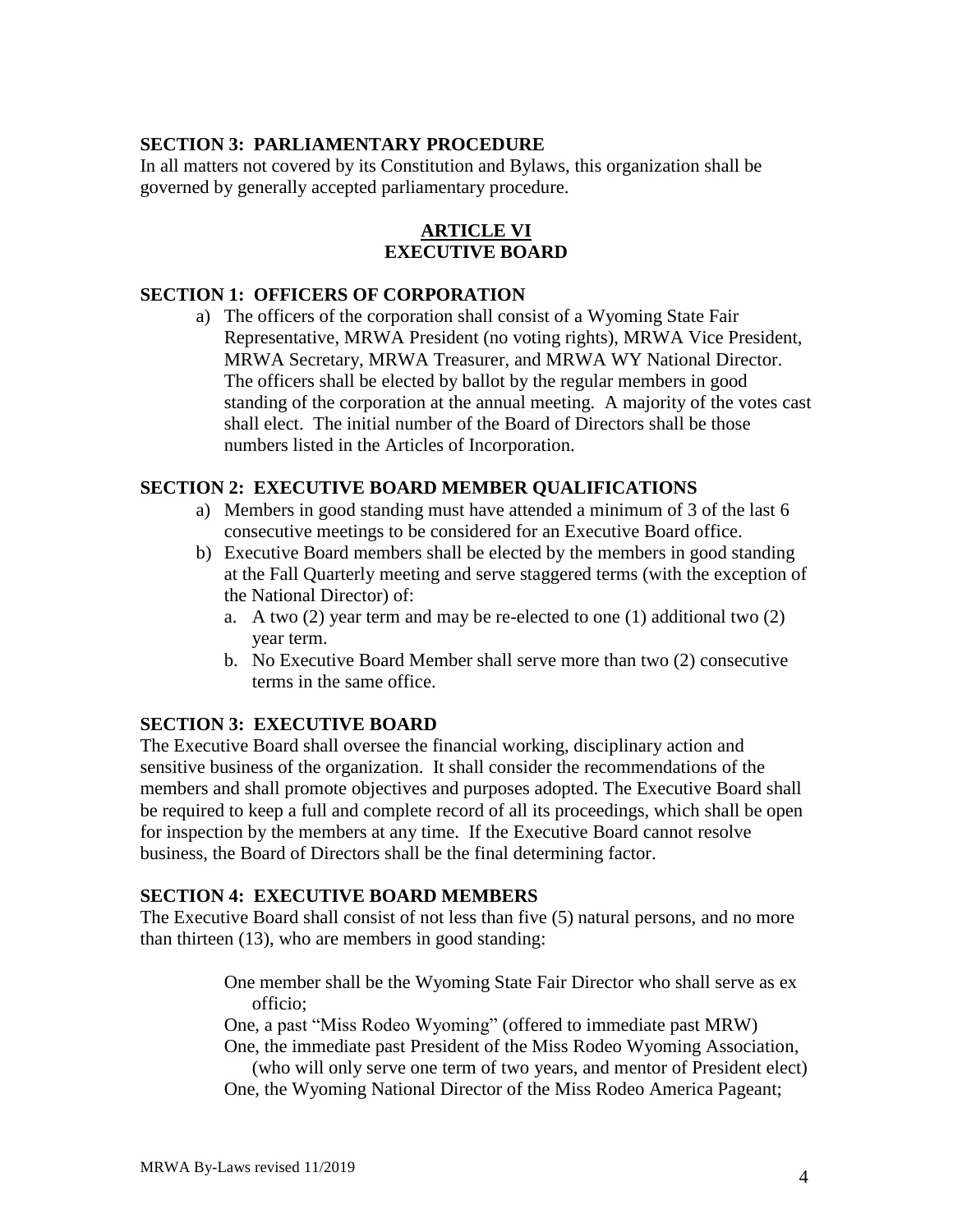One, the immediate President; One, the immediate Vice President; One, the immediate Secretary; One, the immediate Treasurer; Up to five members at large.

- a) The initial number of the Board of Directors shall be those numbers listed in the Articles of Incorporation.
- b) Elected members shall serve staggered terms:
	- a. Term 1:
		- i. President
		- ii. Secretary
		- iii. Member at Large 1
		- iv. Member at Large 3
		- v. Member at Large 5
	- b. Term 2:
		- i. Vice President
		- ii. Treasurer
		- iii. Member at Large 2
		- iv. Member at Large 4
- c) National Director will serve a three (3) year term and must meet Miss Rodeo America Qualifications.
- d) In the year of a newly elected national director the immediate past national director will act as a mentor for a minimum of one year. With both attending the Miss Rodeo America pageant before the newly elected national director begins their term.

#### **SECTION 5: MEETINGS OF THE EXECUTIVE BOARD**

- a) The Executive Board shall meet at least quarterly.
- b) The failure of any Executive Board Member to attend 75% of Executive Board meetings in one (1) calendar year (including conference calls) shall, without excuse acceptable to a majority of the remaining Board members, and in the discretion of the Executive Board, operate as a resignation from the Executive Board. The Executive Board will make the final decision regarding the member eligibility to continue functioning on the Executive Board.

#### **SECTION 6: MONETARY REMUNERATION**

No director, officer, or member of this corporation shall be paid for or receive directly, or indirectly, any profit or pecuniary advantage.

### **ARTICLE VII DUTIES OF OFFICERS**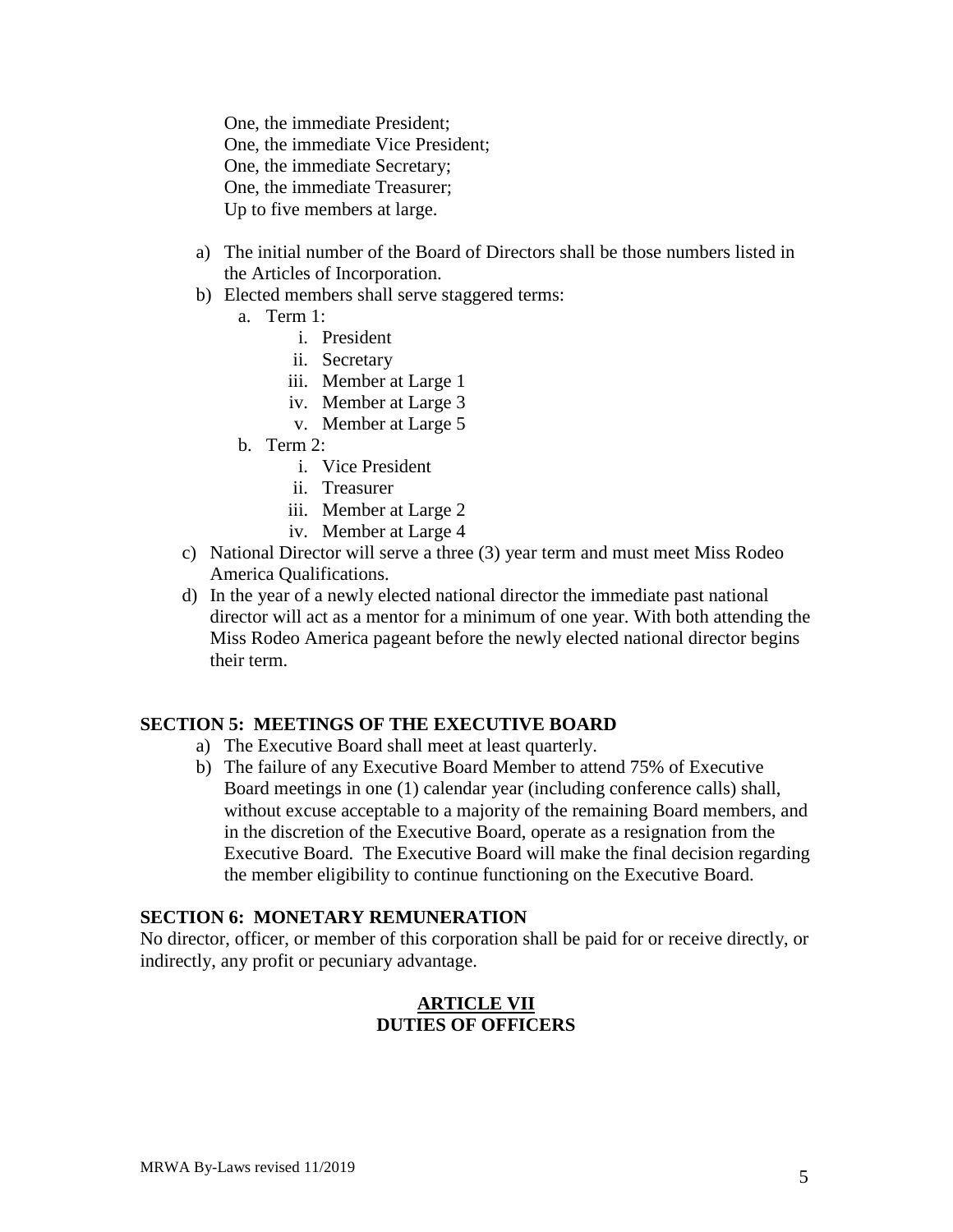## **SECTION 1: PRESIDENT**

The President shall preside at all meetings of the Miss Rodeo Wyoming Association and the Executive Board. The President shall annually appoint, subject to the approval of the Executive Board, such standing and special committees as they deem necessary and shall perform such duties as are usual for such officers.

## **SECTION 2: VICE PRESIDENT**

The Vice President shall perform the duties of President in case of their absence or disability, and such other duties as shall be presented by the President and serve as an exofficio member. The Vice President works closely with the President in meeting agendas, to help prepare the Vice President to become President. The Vice President shall be in direct communication with the Sponsor Chairperson, offering guidance and support.

## **SECTION 3: SECRETARY**

The Secretary shall keep the minutes of the meetings, and of the meetings of the Executive Board, shall record all actions of the Association and the Executive Board, recording all actions. The Secretary shall keep a record of members and members in good standing with voting privileges; meeting attendance records and shall attend to the giving of all notices. The Secretary shall be responsible for the distribution of the minutes to the membership. The Secretary shall keep all minutes and attendance in a historical book of books.

### **SECTION 4: TREASURER**

The treasurer shall keep a full and accurate account of receipts and disbursements using a cash basis system, deposit all money, checks, and other obligations, disperse the funds of the Association, render monthly statements of accounts; keeps all MRWA and MRW receipts for three years; and shall be responsible for maintaining income and receipts for all income producing events, (clinic, pageant, coronation). The Treasurer shall prepare and present the previous years' expenditures and income to the Executive Board, as well as prepare the upcoming year's budget to present at the annual budget meeting. The Treasurer shall prepare and maintain a current MRW budget including, but not limited to keeping track of 1099 income vs budget reimbursements, prepare yearly reports for CPA's to file annual income taxes, and signs annual IRS forms. The Treasurer shall update and pay annual insurance premium, SOS fees, MRA Participation, Agreement and Entry fees and all credit cards/debit cards issued to MRWA; and shall generally perform all the duties incident to the position of the Treasurer subject to the control of the Executive Board.

## **SECTION 5: WYOMING NATIONAL DIRECTOR OF THE MISS RODEO AMERICA PAGEANT**

The National Director shall act as the liaison between the Miss Rodeo Wyoming Association and Miss Rodeo America Inc. The National Director shall execute the Participation Agreement and any other necessary documentation to provide a participant in the Miss Rodeo America Pageant, and shall attend the Miss Rodeo America Pageant. The National Director shall provide guidance to the current Miss Rodeo Wyoming through her reign as well as in her preparation for the Miss Rodeo America Pageant. The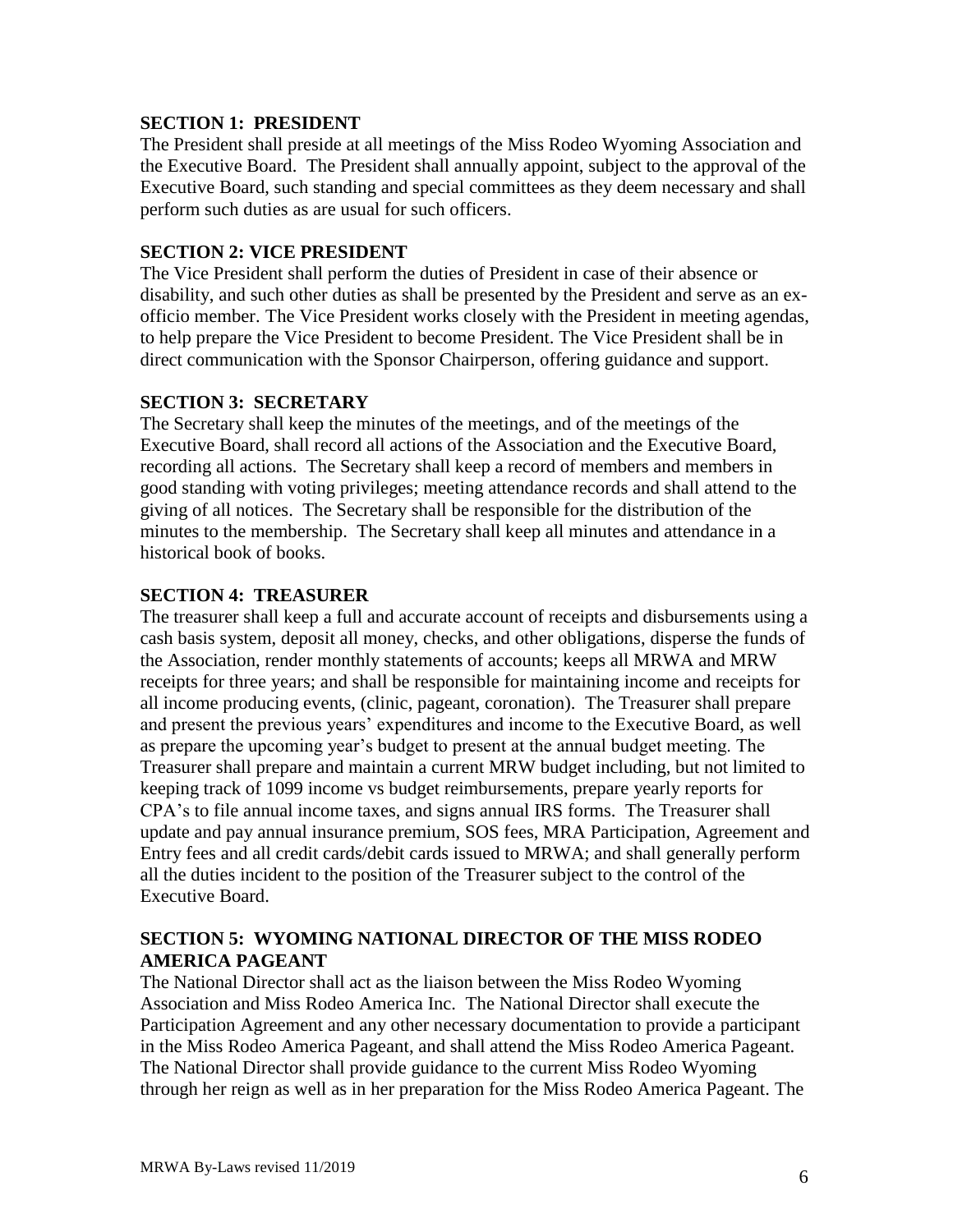National Director will be responsible for passing on information to the association of changes involving the Miss Rodeo America Pageant.

## **ARTICLE VIII COMMITTEES**

## **SECTION 1: COMMITTEES**

The President may create such other committees as deemed necessary or proper and as are required for the adequate functioning of the organization, its purposes and objectives. Such committees shall function and perform their duties as a committee for a term not exceeding one year unless reappointed and re-established as herein provided.

## **ARTICLE IX MISS RODEO WYOMING FOUNDATION**

## **SECTION 1: DEVELOPMENT**

The Miss Rodeo Wyoming Foundation (MRWF) is an equal entity to the Miss Rodeo Wyoming Association; and is developed for the sole purpose of raising money for Scholarships for the Miss Rodeo Wyoming Pageant Contestants. Should the Miss Rodeo Wyoming Foundation cease to serve a purpose, all monies raised and/or monies within that foundation will follow the lines of the disillusionment clause. The MRWF is a separate but equal entity from MRWA, and as such has their own governing board and Bylaws.

## **SECTION 2: EXECUTIVE BOARDS**

- a) Executive Board Members of the Miss Rodeo Wyoming Association cannot sit on the Executive Board of the Miss Rodeo Wyoming Foundation.
- b) The Treasurer of the Miss Rodeo Wyoming Association must sit on the MRWSF Board as ex-officio.
- c) Executive Board Members of the Miss Rodeo Wyoming Foundation cannot sit on the Executive Board of the Miss Rodeo Wyoming Association.

#### **ARTICLE X AMENDMENTS**

## **SECTION 1: AMENDMENT PROCESS OF BY-LAWS**

These By-Laws may be amended by the unanimous vote of the Executive Board present at any annual or special meeting or by a majority counted vote of the members in good standing of the Miss Rodeo Wyoming Association at any annual or special meeting, provided that the proposed amendment or amendments have been mailed and/or e-mailed to each Executive Board member, and member of the Association, at least ten (10) days prior to the date set for the action to be taken.

## **SECTION 2: AMENDMENT PROCESS OF ARTICLES OF INCORPORATION**

The articles of incorporation of the Miss Rodeo Wyoming Association may be amended as follows: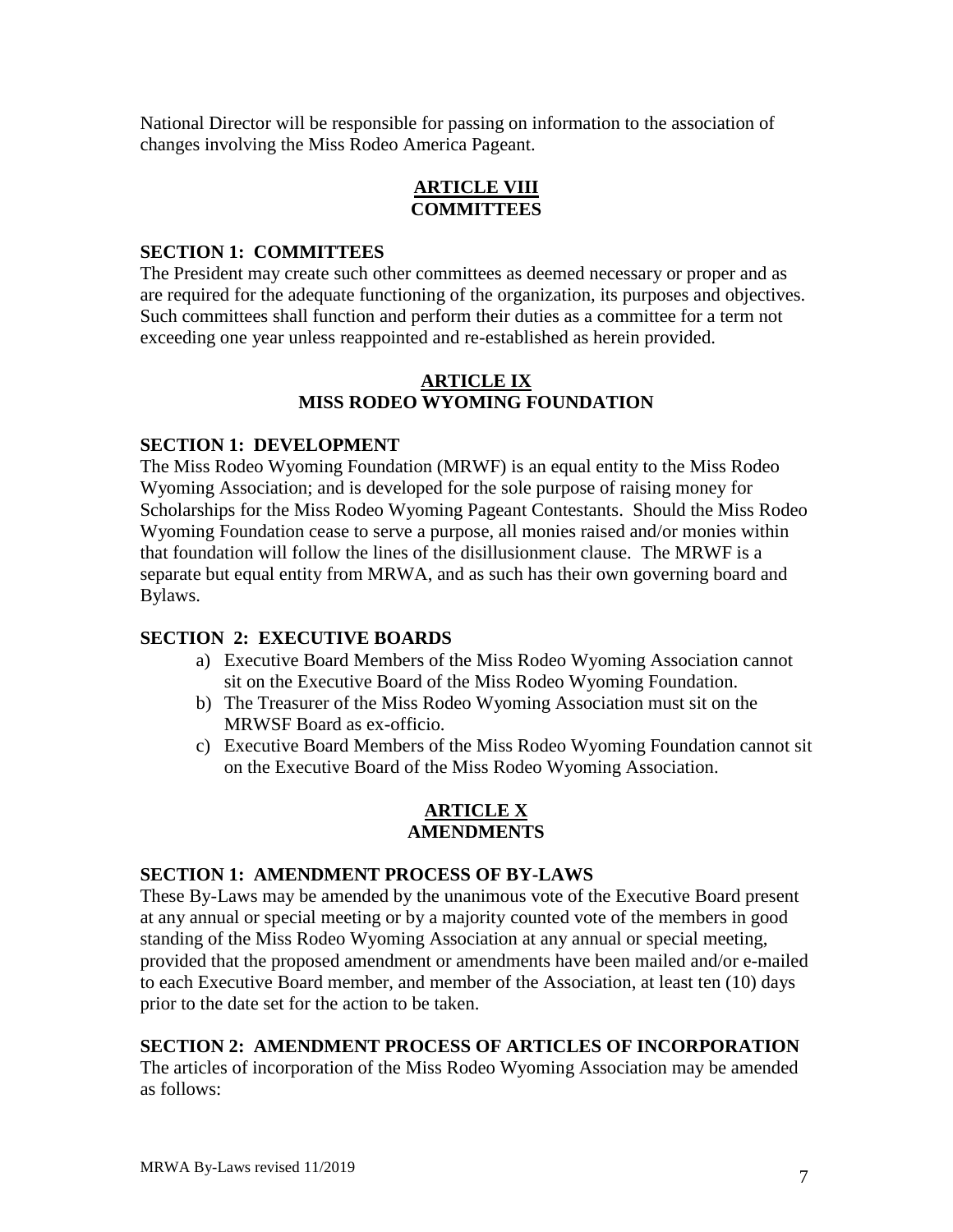By three fourths (3/4) vote of the members in good standing present at any regular or special meeting called for that purpose, provided that a copy of the proposed amendment shall have been mailed and/or e-mailed to all Association Members at least ten (10) days prior to the date of the meeting.

### **ARTICLE XI POWERS, RIGHTS, DUTIES, AND OBLIGATIONS**

### **SECTION 1:**

This corporation and its Executive Board shall have all of the powers, rights, duties, and obligations contained in the Wyoming Nonprofit Corporation Act as it now exists or is hereafter amended and shall at all times conduct the affairs of the corporation within the limits of said Act and the Federal Tax Laws pertaining to Non-Profit Corporations.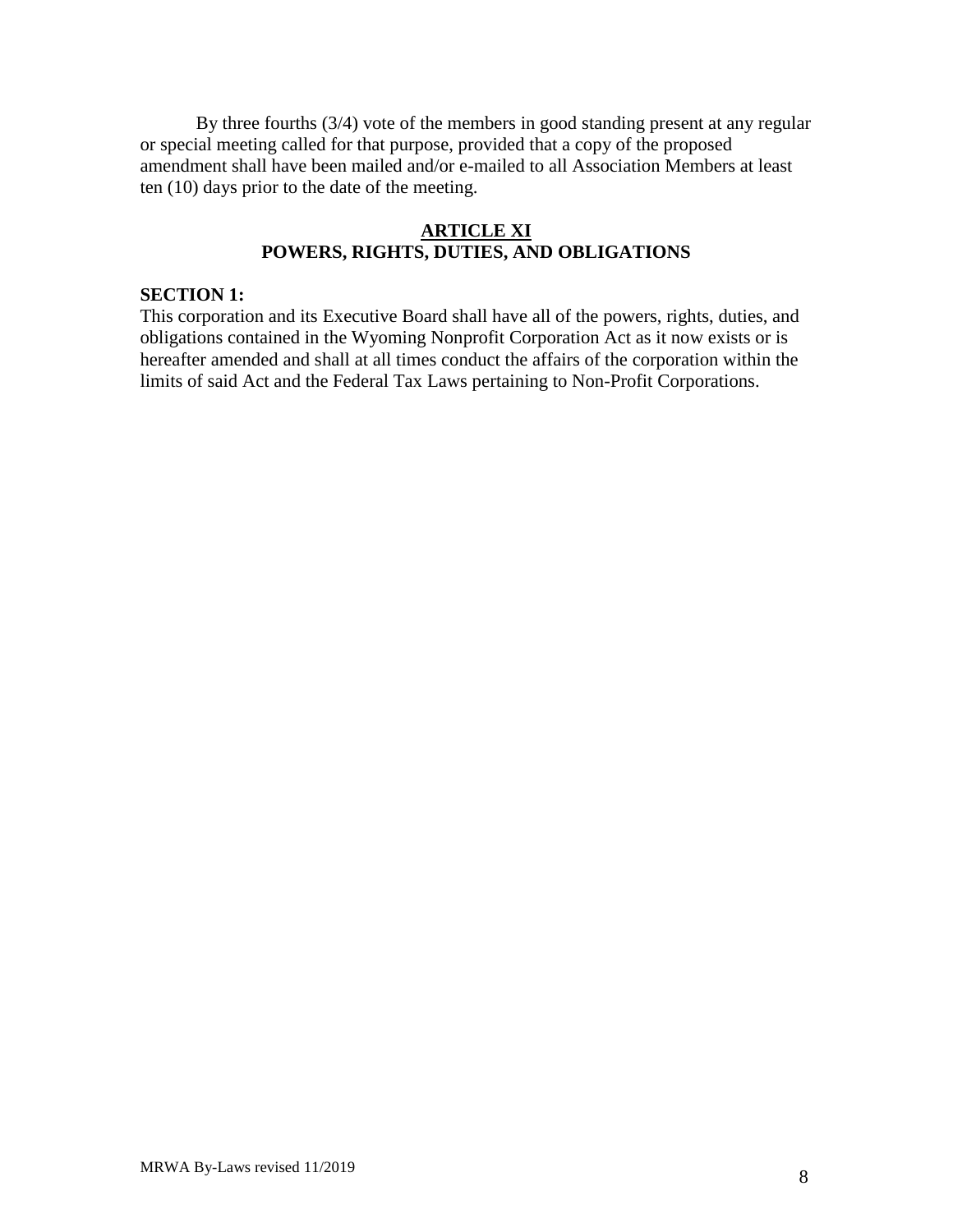| Miss Rodeo Wyoming President |
|------------------------------|
|                              |
|                              |
| Miss Rodeo Wyoming Treasurer |